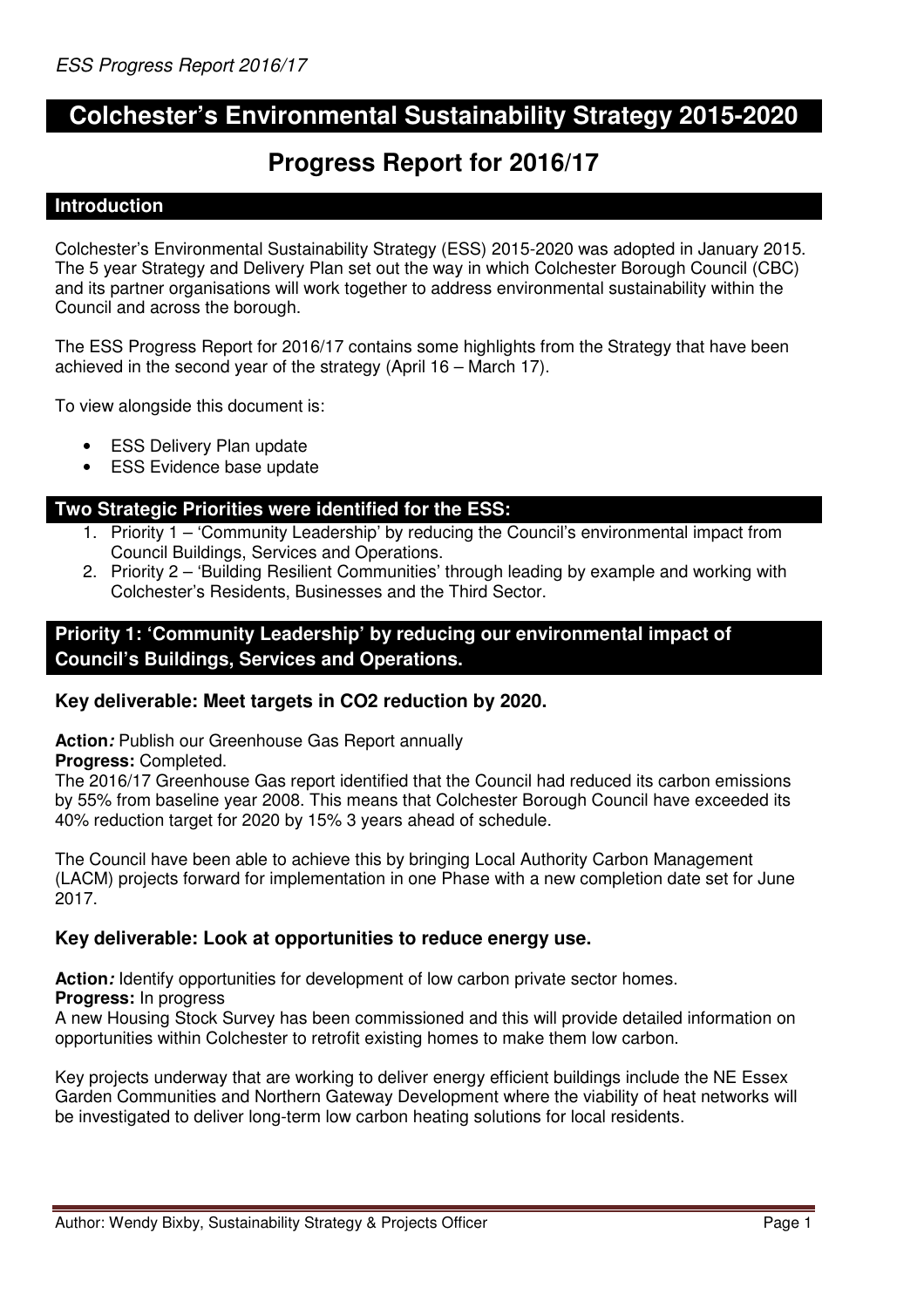# **Key deliverable: Supporting our staff**

**Action:** Increase awareness of environmental sustainability

**Progress:** Completed

Green Office Week was introduced in May 2016 for Council Staff. This looked at ways staff could work and travel in a more efficient and sustainable way though participation in a week's timetable of events to raise awareness of the opportunities available to staff, inclusive of those working remotely.

## **Key deliverable: Housing stock improvement**

**Action:** Through delivery of Phase 1 of the LACM Plan review communal areas in flats and sheltered accommodation for lighting upgrades to reduce energy costs.

#### **Progress:** Completed

All stairwells in flats and sheltered accommodation were assessed and where viable have had lighting upgrades to natural light tubes and LED on sensors and timers.

**Action**: Installation of a district heating network to sheltered accommodation for 46 flats at Worsnop House.

### **Progress:** Completed

Two Gas Absorption Heat pumps were installed and will provide heat and hot water. The use of mechanical ventilation with heat recovery, low lighting, Solar PV and Solar Thermal panels, triple glazed windows and doors, and an energy meter will all work together to reduce tenant's energy use.

### **New Actions completed in 2016/17:**

- $\triangleright$  Improved monitoring and reporting system for greenhouse gas reporting.
- $\triangleright$  Upgraded software for capture of fleet data; to help record and assess fuel use and mileage more accurately.
- $\triangleright$  Reviewed new government guidance for HECA and updated the way we monitor and record information.
- $\triangleright$  Worked with a community Partner to educate our tenants on the benefits of Smart Meters.

## **New Actions planned for 2017/18:**

- $\triangleright$  Make CBC a leader in the field of installing heat network technology to generate affordable heating for residential and commercial buildings by making the project accessible to other Councils.
- $\triangleright$  Validate the position of the Council as a leading carbon cutting Council in the UK through benchmarking and/or accreditation through an independent assessor.
- $\triangleright$  Review opportunities for Electric Vehicles and charging points.
- $\triangleright$  Identify opportunities to deliver more sustainable lifestyles in Colchester through provision of sustainable homes, transport networks and adequate green space allocation through a strategic approach to allocation and distribution of large scale housing led, mixed use development at the proposed North Essex Garden Communities.
- $\triangleright$  Integrate Museums sustainability objectives as set out in their strategy as required by Arts Council England.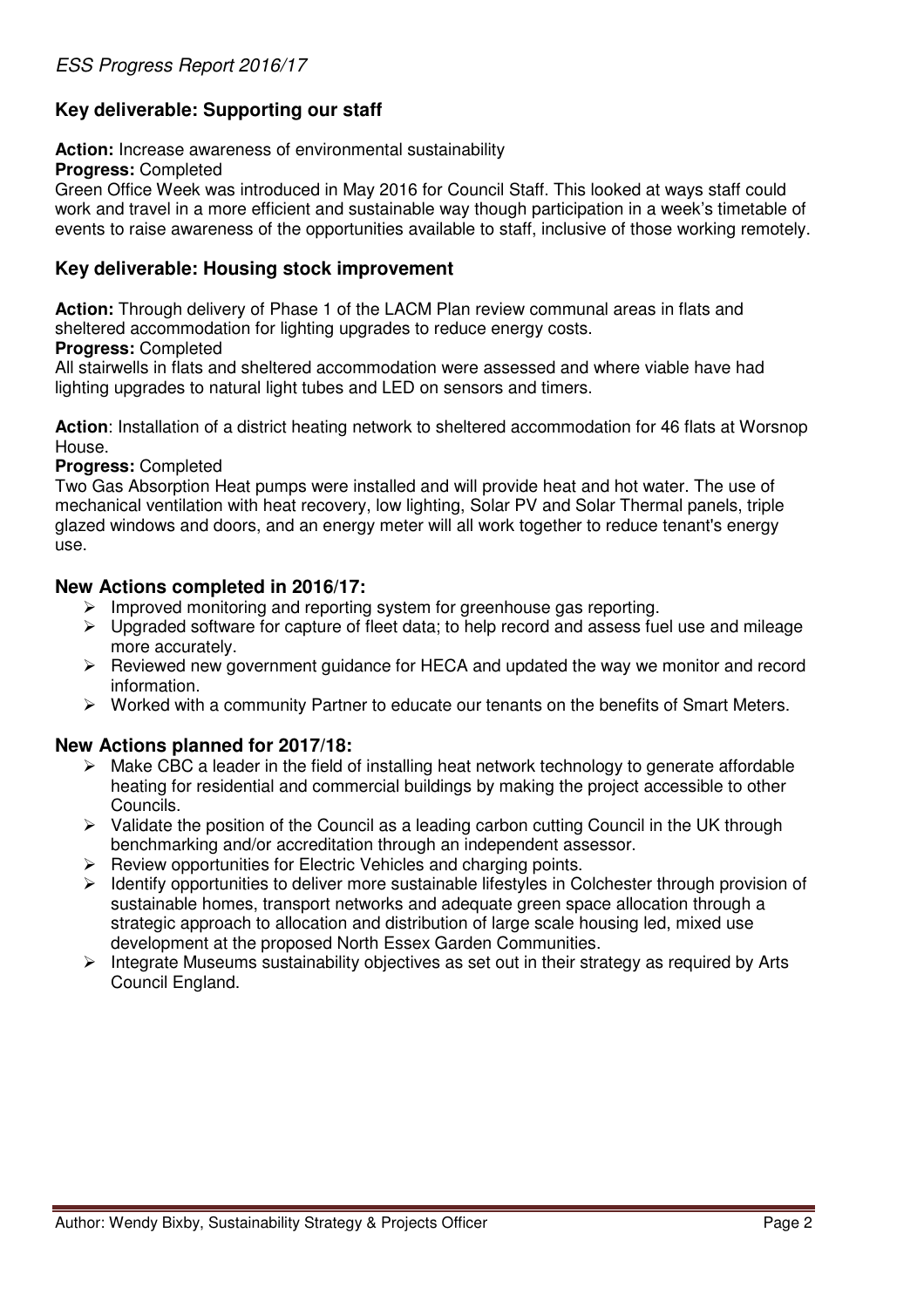## **Priority 2: 'Building resilient communities' by working with Colchester's Residents, Businesses and the Third Sector.**

## **Key deliverable: Supporting local communities to help them become resilient to climate change.**

**Action:** Enable better access to developing local emergency plans for Town & Parish Councils to address effects of Climate Change.

#### **Progress:** On Target

The Council works closely with the group of District Emergency Planning Officers (DEPO) to assist in the roll out of training to support development and refresh of community based plans. West Mersea Town Council have updated their plan due to the risks of coastal flooding.

**Action:** Support local community action and development of new partnerships.

#### **Progress:** Completed

The Council led Building Resilient Communities event was held at the Mercury in November 16 to support 150 people from local and national organisations to explore opportunities to work more collaboratively in building resilience against climate change. The event included a morning seminar and 5 workshops for Professionals working in Housing, Communities, Education, Businesses and other Councils.

**Action:** Work to reduce the number of households vulnerable to living in fuel poverty.

## **Progress:** Completed

The Council worked with a Community Partner to secure another year of Big Energy Saving Network (BESN) Funding to deliver one to one support for vulnerable residents that needed help to switch to lower energy tariffs. In addition to that a small grant was secured from Smart Meters GB to help residents understand the benefits of switching to smart meters. Information was shared during Big Energy Week 2016, and with frontline workers in direct communication with people living in Council housing.

### **Key deliverable: Identify sources of grant and match funding.**

Action: Identify opportunities for larger Community and Council led sustainability projects **Progress:** On Target

Heat Network Development Funding and Heat Network Implementation Funding have been secured so that areas across Colchester can benefit from an infrastructure of heat networks before sites are developed for housing. This will ensure heat is stored, captured and reused to heat buildings on and near the site.

## **Key deliverable: Identify opportunities to deliver sustainable transport.**

Action: Develop a new Transport Strategy as part of the review of the Local Plan process. **Progress:** On Target

**Action:** Work with the Highways and Transportation Authorities and transport operators to secure investment into Colchester for sustainable transport. **Progress:** On Target